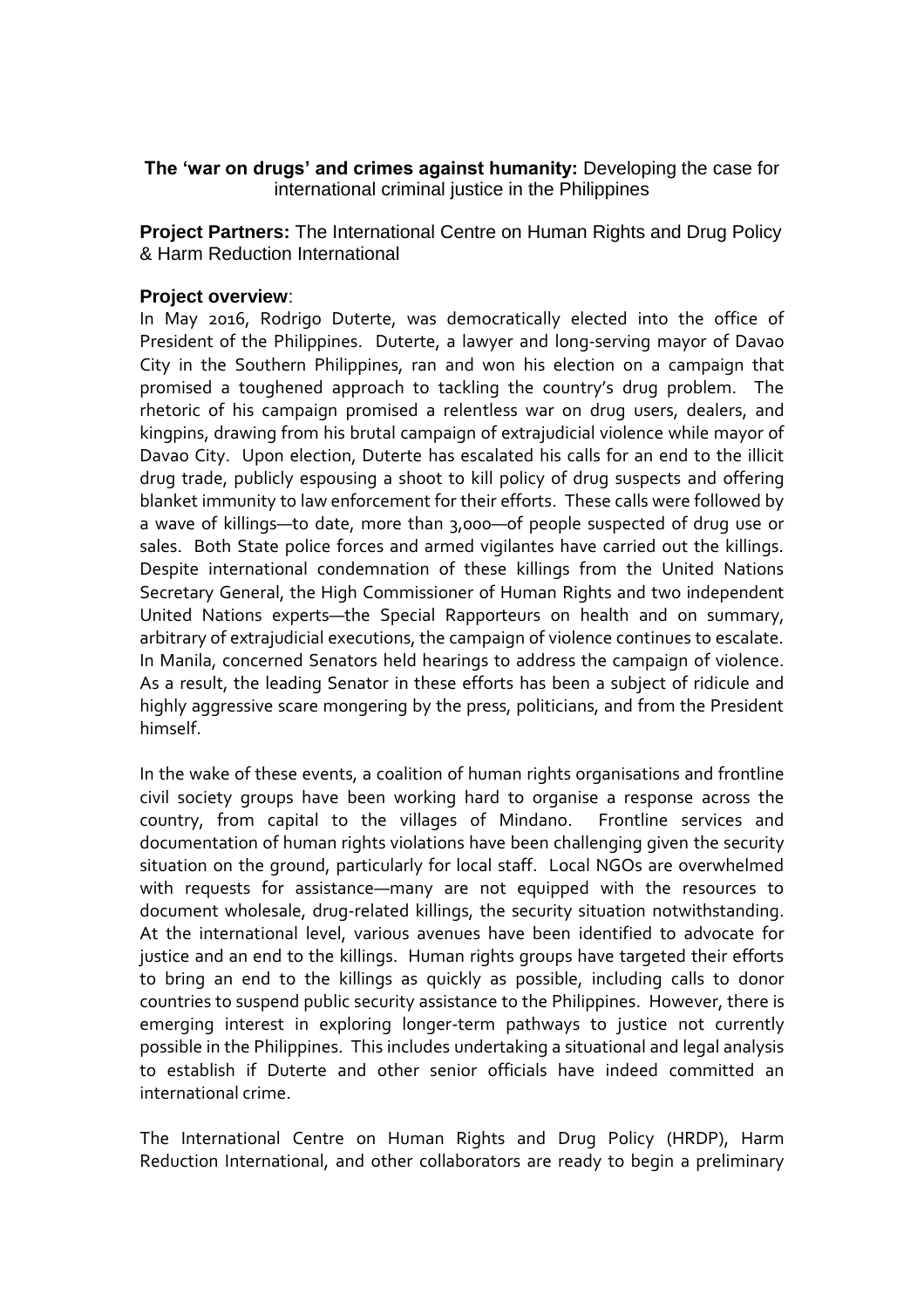examination to determine if an NGO complaint to the Office of the Prosecutor of the International Criminal Court is theoretically, a legally sound option.

This project will produce a report that places the current 'war on drugs' in the Philippines within the framework of the Rome Statute. The project output will serve as an important scoping document for the HRDP and partners as the human rights community considers ways forward in pursuing international justice. Should evidence become available in the course of this project that decisively indicates an NGO complaint is indeed the way forward, the Clinic team will also be indispensible in efforts to prepare the necessary documentation. In any event, the project output document can and will be used to inform advocacy by civil society to help stop the tragic killings underway in the Philippines.

# **Project Output:** 20 page scoping document

The project output should be structured to include the following:

- Policy review of the Philippines national drug strategy—focusing on their Dangerous Drugs Act and subsequent calls from the President's Dangerous Drugs Board, the President and various officials within the public security branch (to the extent the information is available)
- Legal analysis of the situation in the Philippines, especially the actions of authorities in light of the Rome Statute. This should include:
	- o Clarifying the definition of crimes against humanity by using the jurisprudence of the Court.
	- o Elaborate the legal test regularly applied in determining a crime against humanity and assessing individual criminal responsibility
	- o Overlay this analysis, as known and necessary, with the specific context of the Philippines—highlighting where certain legal thresholds have potentially (or flagrantly) been crossed

# **Project timeline & activities:**

This project is centered around key research and learning goals and one briefing paper deliverable.

# **Project Phase 1 (October-December 2015): Building effective research plans**

Clinic participants will:

- Acquire basic legal and human rights research skills
- Undertake research of drug control law and policy and apply (both international and domestic) and frame within the perspective of international criminal law
- Undertake a thorough review and analysis of ICC jurisprudence in relation to article 7, crimes against humanity
- Acquire skills to design and implement a research project timeline and strategy